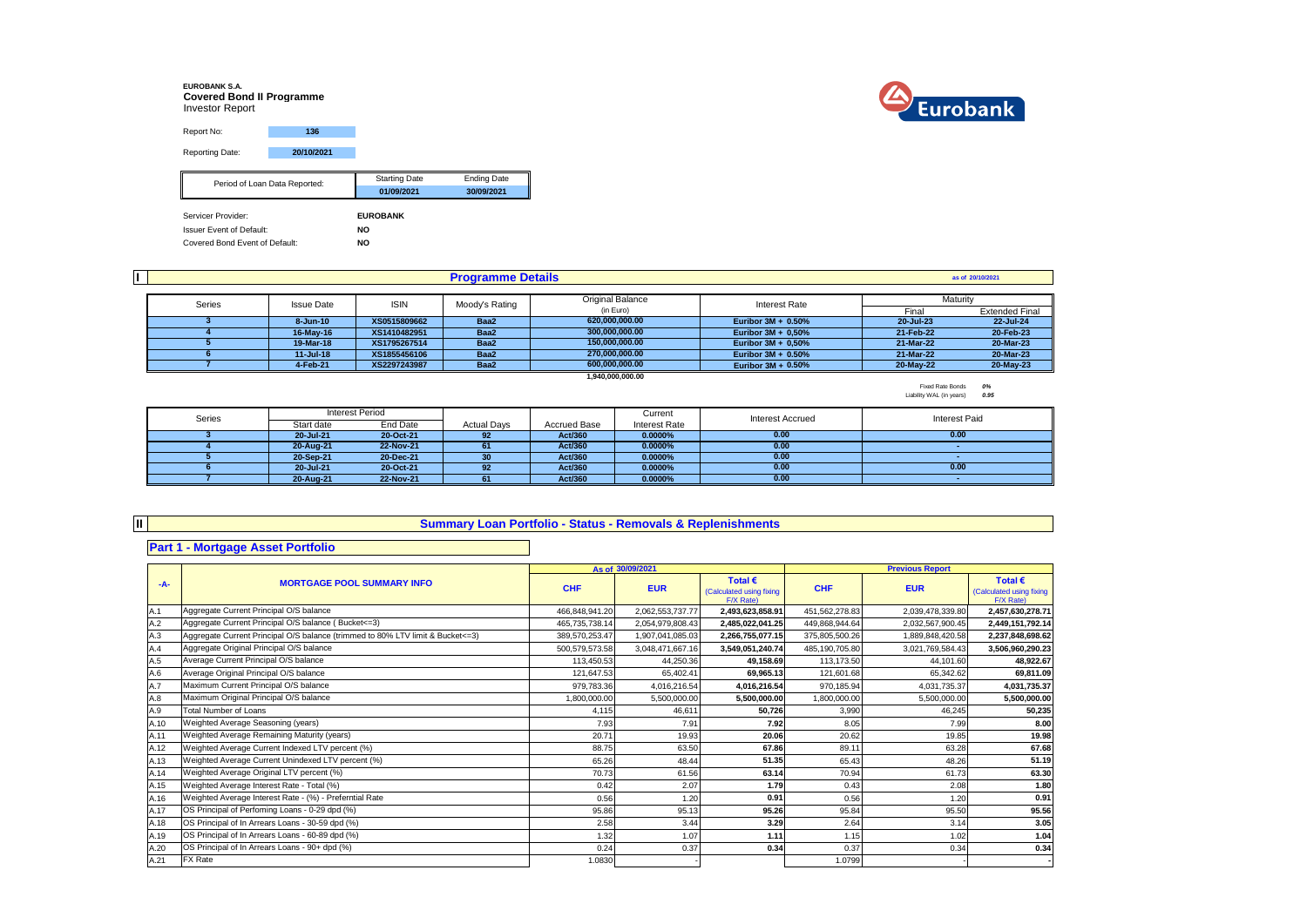|            | <b>Principal Receipts For Performing</b> |             |               |             | As of 30/09/2021 |                                            |               |
|------------|------------------------------------------|-------------|---------------|-------------|------------------|--------------------------------------------|---------------|
| $-B-$      | Or Delinquent / In Arrears Loans         | <b>CHF</b>  |               | <b>EUR</b>  |                  | Total € (Calculated using fixing F/X Rate) |               |
|            |                                          | No Of Loans | <b>Amount</b> | No Of Loans | Amount           | No Of Loans                                | <b>Amount</b> |
| B.1        | Scheduled And Paid Repayments            | 5.918       | 1.664.651.95  | 58.697      | 8.666.868.54     | 64.615                                     | 10.203.943.29 |
| B.2        | <b>Partial Prepayments</b>               |             | 29.196.00     |             | 719.489.12       |                                            | 746.447.57    |
| <b>B.3</b> | Whole Prepayments                        |             | 87.416.34     | 83          | 2.161.872.64     | 85                                         | 2.242.589.48  |
| <b>B.4</b> | Total Principal Receipts (B1+B2+B3)      |             | 1.781.264.29  |             | 11.548.230.30    |                                            | 13.192.980.34 |

|     | <b>Non-Principal Receipts For Performing</b>          |                    |               |                    | As of 30/09/2021 |                                                     |               |
|-----|-------------------------------------------------------|--------------------|---------------|--------------------|------------------|-----------------------------------------------------|---------------|
| -C- | Or Delinquent / In Arrears Loans                      |                    |               | EUR                |                  | Total $\epsilon$ (Calculated using fixing F/X Rate) |               |
|     |                                                       | <b>No Of Loans</b> | <b>Amount</b> | <b>No Of Loans</b> | <b>Amount</b>    | No Of Loans                                         | <b>Amount</b> |
| C.1 | Interest From Installments                            | 4.532              | 165.354.85    | 50.863             | 3.471.982.77     | 55.395                                              | 3.624.665.00  |
| C.2 | Interest From Overdues                                | 1.491 l            | 969.00        | 12.654             | 8.189.83         | 14.145                                              | 9.084.57      |
| C.3 | Total Interest Receipts (C1+C2)                       |                    | 166.323.85    |                    | 3.480.172.60     |                                                     | 3.633.749.56  |
| C.4 | Levy 128 To Be Paid To Servicer (in case of an Event) |                    |               |                    |                  |                                                     |               |
|     |                                                       |                    |               |                    |                  |                                                     |               |

## **Part 2 - Portfolio Status**

|                                               |                    |               | As of 30/09/2021   |                                                                                   |                                            |                                                                                               |
|-----------------------------------------------|--------------------|---------------|--------------------|-----------------------------------------------------------------------------------|--------------------------------------------|-----------------------------------------------------------------------------------------------|
| <b>Portfolio Status</b>                       | <b>CHF</b>         |               | <b>EUR</b>         |                                                                                   | Total € (Calculated using fixing F/X Rate) |                                                                                               |
|                                               | <b>No Of Loans</b> | <b>Amount</b> | <b>No Of Loans</b> | <b>Amount</b>                                                                     | <b>No Of Loans</b>                         | <b>Amount</b>                                                                                 |
| Performing Loans                              | 3.985              |               | 43,298             |                                                                                   | 47,283                                     | 2,375,332,286.44                                                                              |
| Delinquent/In Arrears Loans 30 Day To 89 Days | 124 <sub>1</sub>   |               | 3.162              |                                                                                   | 3,286                                      | 109,689,754.81                                                                                |
| Totals (A1+ A2)                               | 4.109              |               | 46.460             |                                                                                   | 50,569                                     | 2,485,022,041.25                                                                              |
| In Arrears Loans 90 Days To 360 Days          |                    |               | 151                |                                                                                   | 157                                        | 8,601,817.67                                                                                  |
| Denounced Loans                               |                    | 0.00          |                    |                                                                                   |                                            | 0.00                                                                                          |
| Totals (A4+ A5)                               |                    |               |                    |                                                                                   | 157                                        | 8,601,817.67                                                                                  |
|                                               |                    |               |                    | 447.505.643.89<br>18.230.094.25<br>465.735.738.14<br>1,113,203.06<br>1.113.203.06 | 1511                                       | 1,962,123,012.30<br>92,856,796.13<br>2,054,979,808.43<br>7,573,929.34<br>0.00<br>7.573.929.34 |

| $-B-$                              |                                                       |               |                    | As of 30/09/2021                                                                       |                                                     |                                                                                                                               |
|------------------------------------|-------------------------------------------------------|---------------|--------------------|----------------------------------------------------------------------------------------|-----------------------------------------------------|-------------------------------------------------------------------------------------------------------------------------------|
|                                    | <b>CHF</b>                                            |               | <b>EUR</b>         |                                                                                        | Total $\epsilon$ (Calculated using fixing F/X Rate) |                                                                                                                               |
|                                    | <b>No Of Loans</b>                                    | <b>Amount</b> | <b>No Of Loans</b> | <b>Amount</b>                                                                          | <b>No Of Loans</b>                                  | Amount                                                                                                                        |
| 30 Days < Installment <= 59 Days   |                                                       |               | 2.672              |                                                                                        |                                                     | 82,002,839.28                                                                                                                 |
| 60 Days < Installment <= 89 Days   |                                                       |               | 490                |                                                                                        |                                                     | 27,686,915.53                                                                                                                 |
| Total (B1+B2=A4)                   | 124                                                   |               | 3.162              |                                                                                        |                                                     | 109,689,754.81                                                                                                                |
| 90 Days < Installment <= 119 Days  |                                                       |               | 145                |                                                                                        | 151                                                 | 8,360,762.81                                                                                                                  |
| 120 Days < Installment <= 360 Days |                                                       |               |                    |                                                                                        |                                                     | 241.054.86                                                                                                                    |
| Total (B4+B5=A4)                   |                                                       |               | 151                |                                                                                        |                                                     | 8,601,817.67                                                                                                                  |
|                                    | Breakdown of In Arrears Loans Number Of Days Past Due |               |                    | 12.044.784.10<br>6.185.310.15<br>18.230.094.25<br>1.113.203.06<br>0.00<br>1.113.203.06 |                                                     | 70,881,154.98<br>2.756<br>21.975.641.15<br>530<br>92.856.796.13<br>3.286<br>7.332.874.48<br>241.054.86<br>7.573.929.34<br>157 |

### **Part 3 - Replenishment Loans - Removed Loans**

|      | <b>Loan Amounts During The Period</b> |                            |              |                                                 | As of 30/09/2021 |                                                   |                      |
|------|---------------------------------------|----------------------------|--------------|-------------------------------------------------|------------------|---------------------------------------------------|----------------------|
| -A-  |                                       | <b>CHF</b>                 |              | <b>EUR</b>                                      |                  | <b>Total €</b> (Calculated using fixing F/X Rate) |                      |
|      |                                       | <b>Replenishment Loans</b> |              | Removed Loans Replenishment Loans Removed Loans |                  | <b>Replenishment Loans</b>                        | <b>Removed Loans</b> |
| IA.1 | Total Outstanding Balance             | 22.137.105.47              | 5.118.915.10 | 56.441.572.30                                   | 21.764.364.91    | 76.882.112.90                                     | 26.490.971.65        |
| A.2  | Number of Loans                       | 163                        |              | 942                                             | 485              | 1.105                                             | 521                  |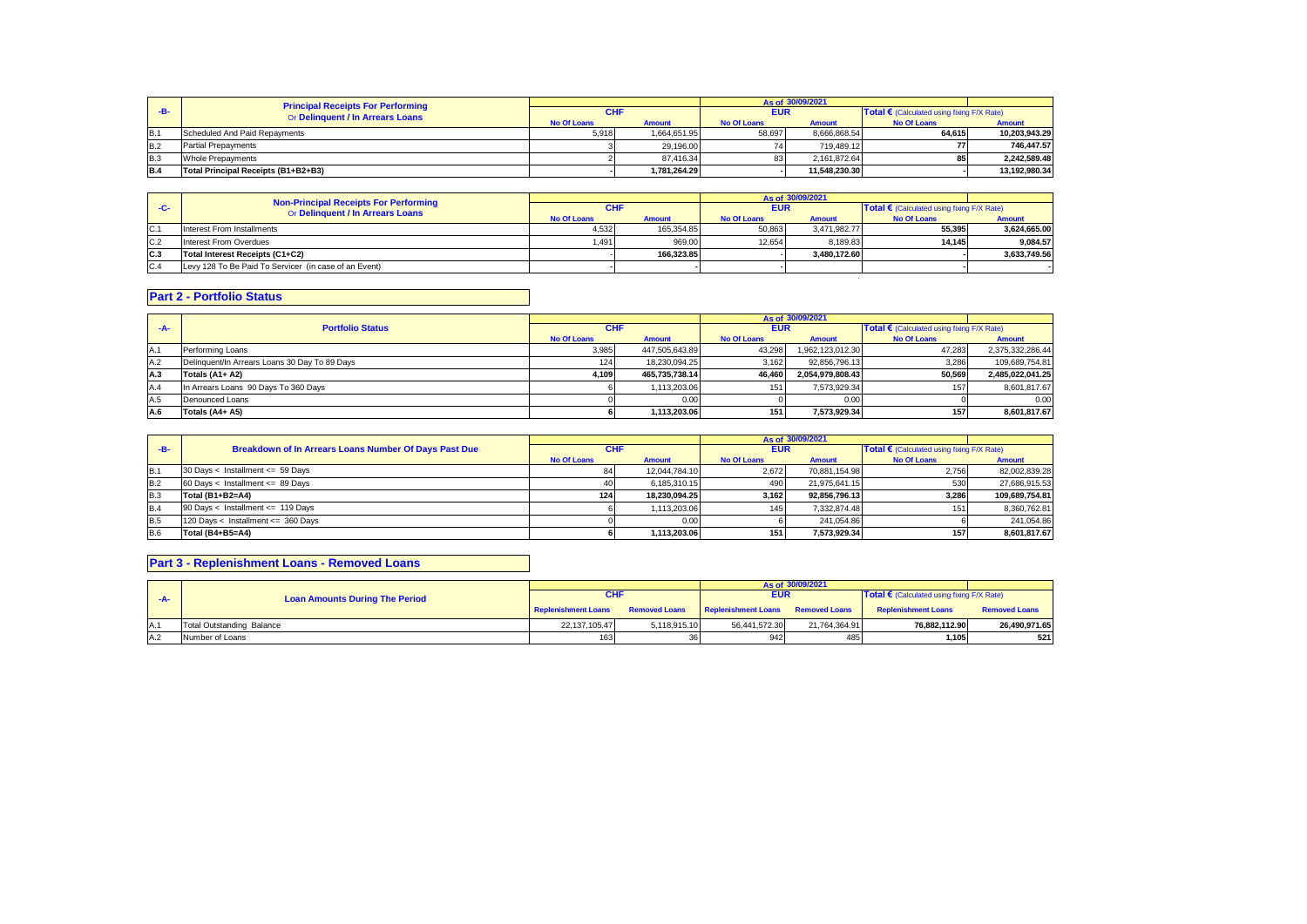| 目<br><b>Statutory Tests</b>                                                                           |                    | as of 30/9/2021 |
|-------------------------------------------------------------------------------------------------------|--------------------|-----------------|
|                                                                                                       |                    |                 |
| Outstanding Bonds Principal                                                                           | 1,940,000,000.00   |                 |
| Outstanding Accrued Interest on Bonds <sup>1</sup>                                                    | 0.00               |                 |
| <b>Total Bonds Amount</b>                                                                             | 1,940,000,000.00   |                 |
| Current Outstanding Balance of Loans                                                                  | 2,493,623,858.91   |                 |
|                                                                                                       |                    |                 |
| A. Adjusted Outstanding Principal of Loans <sup>2</sup>                                               | 2,266,755,077.15   |                 |
| B. Accrued Interest on Loans                                                                          | 4,266,029.44       |                 |
| C. Outstanding Principal & accrued Interest of Marketable Assets                                      | 0.00               |                 |
| D. Aggregate Amount standing to the Credit of Trans.Account - excl. Commingling Res.                  | 0.00               |                 |
| Z. WAV CB maturity x OS principal amount x Neg. Carry Factor                                          | 9,202,777.78       |                 |
| Nominal Value (A+B+C+D-Z)                                                                             | 2,261,818,328.82   |                 |
|                                                                                                       |                    |                 |
| Bonds / Nominal Value Assets Percentage                                                               | 2,086,021,505.38   |                 |
| <b>Nominal Value Test Result</b>                                                                      |                    | <b>Pass</b>     |
| <b>Net Present Value Test</b>                                                                         |                    | Pass            |
| Net Present Value                                                                                     | 2,649, 157, 916.71 |                 |
| Net Present Value of Liabilities                                                                      | 1,948,879,681.96   |                 |
| Parallel shift +200bps of current interest rate curve                                                 |                    | Pass            |
| Net Present Value                                                                                     | 2,581,965,333.65   |                 |
| Net Present Value of Liabilities                                                                      | 1,944,642,827.90   |                 |
| Parallel shift -200bps of current interest rate curve                                                 |                    | Pass            |
| Net Present Value                                                                                     | 2,864,026,591.35   |                 |
| Net Present Value of Liabilities                                                                      | 1,986,288,247.29   |                 |
|                                                                                                       |                    |                 |
| <b>Interest Rate Coverage Test</b>                                                                    |                    | Pass            |
| Interest expected to be received in respect of assets comprised in the Cover Pool during the 1st year | 35,784,137.12      |                 |
| Interest due on all series of covered bonds during 1st year                                           | 0.00               |                 |
| <b>Parameters</b>                                                                                     |                    |                 |
|                                                                                                       | 80.00%             |                 |
| LTV Cap                                                                                               |                    |                 |
| Asset Percentage BoG<br>Asset Percentage <sup>3</sup>                                                 | 95.00%<br>93.00%   |                 |
| Negative carry Margin                                                                                 | 0.50%              |                 |
|                                                                                                       |                    |                 |
| Reserve Ledger <sup>4</sup>                                                                           |                    |                 |
| Opening Balance                                                                                       | 268,829.17         |                 |
| Required Reserve Amount                                                                               | 0.00               |                 |
| Amount credited to the account (payment to BoNY)                                                      | 0.00               |                 |
| Available (Outstanding) Reserve Amount t                                                              | 268,829.17         |                 |
|                                                                                                       |                    |                 |

<sup>1</sup> Outstanding Accrued Interest on Bonds as at end date of data's reporting period<br><sup>2</sup> The adjusted Outstanding Principal of Loans is the current Principle Balance adjusted to a maximum of the LTV cap of the indexed prope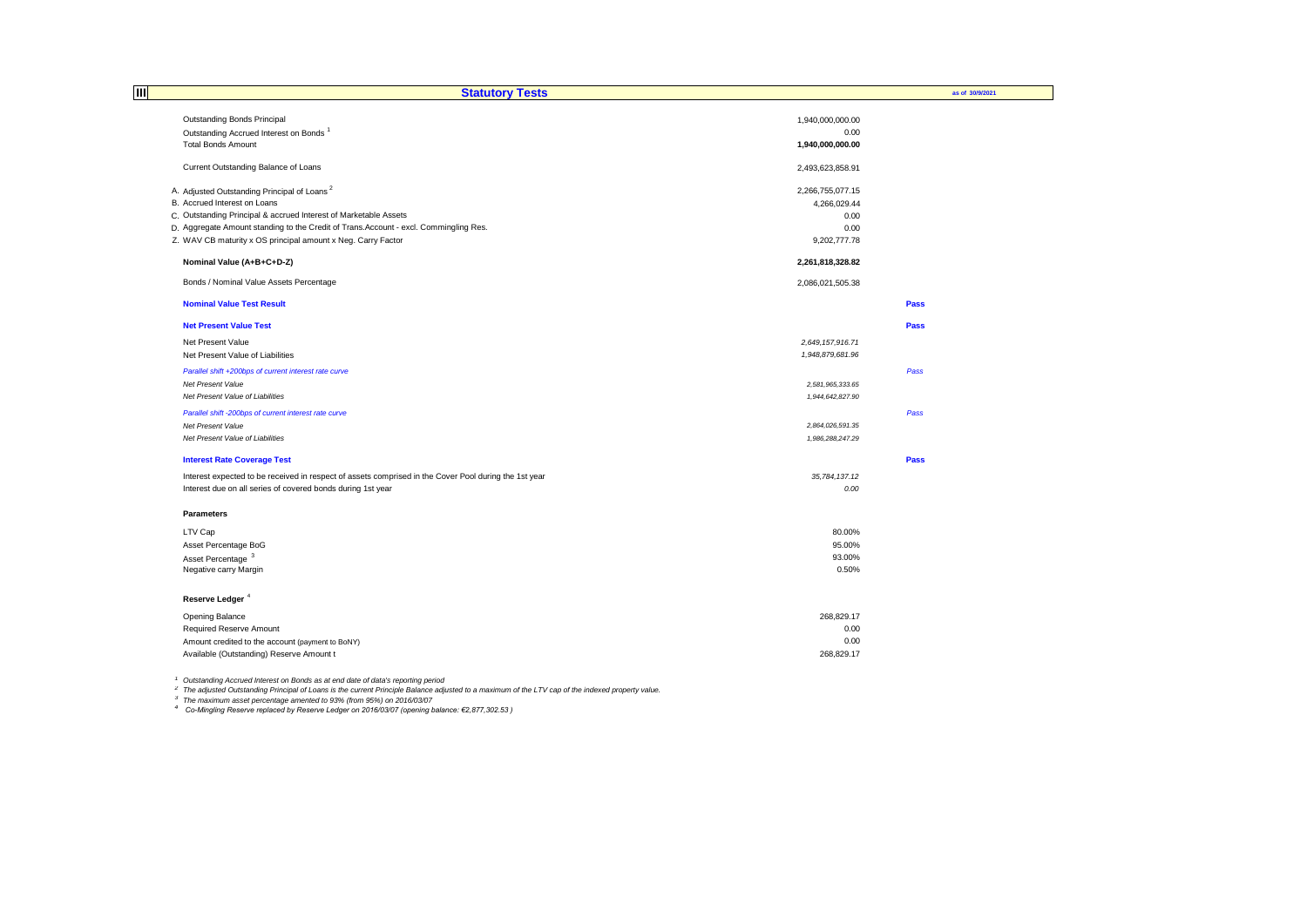**IV**

|                                        |                       | <b>Portfolio Stratifications</b> |                                         |                                      |
|----------------------------------------|-----------------------|----------------------------------|-----------------------------------------|--------------------------------------|
| <b>LOAN CURRENCY</b>                   |                       |                                  |                                         |                                      |
|                                        | Num of Loans          | % of loans                       | OS_Principal (in Euro)                  | % of OS Principal                    |
| CHF                                    | 4,115                 | 8.11%                            | 431,070,121.14                          | 17.29%                               |
| <b>EUR</b><br><b>Grand Total</b>       | 46,611                | 91.89%<br>100.00%                | 2,062,553,737.77                        | 82.71%                               |
|                                        | 50,726                |                                  | 2,493,623,858.91                        | 100.00%                              |
| <b>ORIGINAL LOAN AMOUNT</b>            |                       |                                  |                                         |                                      |
|                                        | Num of Loans          | % of loans                       | Principal                               | 01/01/2020                           |
| $0 - 37.500$<br>37.501 - 75.000        | 16,957<br>17,291      | 33.43%<br>34.09%                 | 385,447,521.52<br>950,856,496.39        | 10.86%<br>26.79%                     |
| 75.001 - 100.000                       | 6,900                 | 13.60%                           | 609,460,337.63                          | 17.17%                               |
| 100.001 - 150.000                      | 5,867                 | 11.57%                           | 723,791,892.60                          | 20.39%                               |
| 150.001 - 250.000                      | 2,809                 | 5.54%                            | 530,710,206.09                          | 14.95%                               |
| 250.001 - 500.000<br>$500.001 +$       | 787<br>115            | 1.55%<br>0.23%                   | 257,095,118.80<br>91,689,667.71         | 7.24%<br>2.58%                       |
| <b>Grand Total</b>                     | 50,726                | 100.00%                          | 3,549,051,240.74                        | 100.00%                              |
|                                        |                       |                                  |                                         |                                      |
| <b>OUTSTANDING LOAN AMOUNT</b>         | Num of Loans          |                                  |                                         |                                      |
| $0 - 37.500$                           | 27,541                | % of loans<br>54.29%             | Principal Euro Equiv.<br>518,665,569.27 | % of Principal Euro Equiv.<br>20.80% |
| 37.501 - 75.000                        | 13,716                | 27.04%                           | 726,299,485.81                          | 29.13%                               |
| 75.001 - 100.000                       | 3,981                 | 7.85%                            | 343,017,133.28                          | 13.76%                               |
| 100.001 - 150.000<br>150.001 - 250.000 | 3,332<br>1,611        | 6.57%<br>3.18%                   | 401,091,935.90<br>299,888,785.39        | 16.08%<br>12.03%                     |
| 250.001 - 500.000                      | 474                   | 0.93%                            | 152,811,952.13                          | 6.13%                                |
| $500.001 +$                            | 71                    | 0.14%                            | 51,848,997.13                           | 2.08%                                |
| <b>Grand Total</b>                     | 50,726                | 100.00%                          | 2,493,623,858.91                        | 100.00%                              |
| <b>ORIGINATION DATE</b>                |                       |                                  |                                         |                                      |
|                                        | Num of Loans          | % of loans                       | Principal Euro Equiv                    | % of Principal Euro Equiv.           |
| 1990-2004                              | 8,654                 | 17.06%                           | 201,675,057.05                          | 8.09%                                |
| 2005<br>2006                           | 3,389<br>4,397        | 6.68%<br>8.67%                   | 142,961,849.81<br>202, 165, 759. 38     | 5.73%<br>8.11%                       |
| 2007                                   | 3,604                 | 7.10%                            | 192,938,885.66                          | 7.74%                                |
| 2008                                   | 2,130                 | 4.20%                            | 114,879,750.39                          | 4.61%                                |
| 2009                                   | 1,542                 | 3.04%                            | 76,487,136.59                           | 3.07%                                |
| 2010<br>2011                           | 2,180<br>2,177        | 4.30%<br>4.29%                   | 115,683,933.26<br>98,608,928.27         | 4.64%<br>3.95%                       |
| 2012                                   | 2,049                 | 4.04%                            | 68,688,794.38                           | 2.75%                                |
| 2013                                   | 1,462                 | 2.88%                            | 45, 132, 674. 14                        | 1.81%                                |
| 2014                                   | 698                   | 1.38%                            | 22,978,300.33                           | 0.92%                                |
| 2015<br>2016                           | 541<br>510            | 1.07%<br>1.01%                   | 24,803,064.67                           | 0.99%<br>1.09%                       |
| 2017                                   | 747                   | 1.47%                            | 27,084,623.93<br>35, 185, 287. 39       | 1.41%                                |
| 2018                                   | 1,354                 | 2.67%                            | 53,795,466.08                           | 2.16%                                |
| 2019                                   | 2,779                 | 5.48%                            | 181, 149, 213. 75                       | 7.26%                                |
| 2020<br>2021                           | 7,907<br>4,606        | 15.59%<br>9.08%                  | 570,610,074.25<br>318,795,059.59        | 22.88%<br>12.78%                     |
| <b>Grand Total</b>                     | 50,726                | 100.00%                          | 2,493,623,858.91                        | 100.00%                              |
|                                        |                       |                                  |                                         |                                      |
| <b>MATURITY DATE</b>                   | Num of Loans          | % of loans                       | Principal Euro Equiv                    | % of Principal Euro Equiv.           |
| 2021 - 2025                            | 5,136                 | 10.12%                           | 58,956,853.99                           | 2.36%                                |
| 2026 - 2030                            | 9,714                 | 19.15%                           | 241,670,452.18                          | 9.69%                                |
| 2031 - 2035<br>2036 - 2040             | 8,431<br>8,660        | 16.62%<br>17.07%                 | 359,815,084.48<br>506,974,959.98        | 14.43%<br>20.33%                     |
| 2041 - 2045                            | 7,097                 | 13.99%                           | 444,678,118.45                          | 17.83%                               |
| $2046 +$                               | 11,688                | 23.04%                           | 881,528,389.83                          | 35.35%                               |
| <b>Grand Total</b>                     | 50,726                | 100.00%                          | 2,493,623,858.91                        | 100.00%                              |
| <b>REMAIN. TIME TO MATURITY</b>        |                       |                                  |                                         |                                      |
|                                        | Num of Loans          | % of loans                       | Principal Euro Equiv.                   | % of Principal Euro Equiv.           |
| $0 - 40$ months                        | 3,081                 | 6.07%                            | 32,382,652.50                           | 1.30%                                |
| 40.01 - 60 months<br>60.01 - 90 months | 3,716                 | 7.33%                            | 51,961,524.23                           | 2.08%                                |
| 90.01 - 120 months                     | 4,233<br>5,179        | 8.34%<br>10.21%                  | 92,834,462.18<br>171.820.269.47         | 3.72%<br>6.89%                       |
| 120.01 - 150 months                    | 3,731                 | 7.36%                            | 152,091,491.16                          | 6.10%                                |
| 150.01 - 180 months                    | 4,621                 | 9.11%                            | 223,684,317.50                          | 8.97%                                |
| over 180 months<br><b>Grand Total</b>  | 26,165<br>50.726      | 51.58%<br>100.00%                | 1,768,849,141.88<br>2.493.623.858.91    | 70.93%<br>100.00%                    |
|                                        |                       |                                  |                                         |                                      |
| <b>INTEREST RATE</b>                   |                       |                                  |                                         |                                      |
| $0.00\% - 1.00\%$                      | Num of Loans<br>7,585 | % of loans<br>14.95%             | Principal Euro Equiv<br>605,493,401.33  | % of Principal Euro Equiv.<br>24.28% |
| 1.01% - 2.00%                          | 21.545                | 42.47%                           | 1,129,089,466.62                        | 45.28%                               |
| 2.01% - 3.00%                          | 5,173                 | 10.20%                           | 206,068,776.15                          | 8.26%                                |
| $3.01\% - 4.00\%$                      | 7,292                 | 14.38%                           | 351,445,846.20                          | 14.09%                               |
| 4.01% - 5.00%<br>5.01% - 6.00%         | 6,074<br>1,065        | 11.97%<br>2.10%                  | 141,742,828.92<br>28,411,899.88         | 5.68%<br>1.14%                       |
| 6.01% - 7.00%                          | 689                   | 1.36%                            | 13,735,687.19                           | 0.55%                                |
| $7.01% +$                              | 1,303                 | 2.57%                            | 17,635,952.62                           | 0.71%                                |
| <b>Grand Total</b>                     | 50,726                | 100.00%                          | 2,493,623,858.91                        | 100.00%                              |
| <b>CURRENT LTV_Indexed</b>             |                       |                                  |                                         |                                      |
|                                        | Num of Loans          | $\overline{\%}$ of loans         | Principal Euro Equiv.                   | % of Principal Euro Equiv.           |
| $0.00\% - 20.00\%$                     | 11,291<br>5,909       | 22.26%                           | 174,835,630.46                          | 7.01%<br>7.75%                       |
| 20.01% - 30.00%<br>30.01% - 40.00%     | 5,720                 | 11.65%<br>11.28%                 | 193,219,283.82<br>234,298,902.38        | 9.40%                                |
| 40.01% - 50.00%                        | 4,869                 | 9.60%                            | 244,194,620.16                          | 9.79%                                |
| 50.01% - 60.00%                        | 4,590                 | 9.05%                            | 259,470,790.59                          | 10.41%                               |
| 60.01% - 70.00%<br>70.01% - 80.00%     | 4,304<br>3,502        | 8.48%<br>6.90%                   | 279,267,085.17<br>240,796,610.86        | 11.20%<br>9.66%                      |
| 80.01% - 90.00%                        | 2,615                 | 5.16%                            | 183,239,655.25                          | 7.35%                                |
| 90.01% - 100.00%                       | 2,368                 | 4.67%                            | 186,847,855.36                          | 7.49%                                |
| 100.00% +                              | 5,558                 | 10.96%                           | 497,453,424.87                          | 19.95%                               |
| <b>Grand Total</b>                     | 50,726                | 100.00%                          | 2,493,623,858.91                        | 100.00%                              |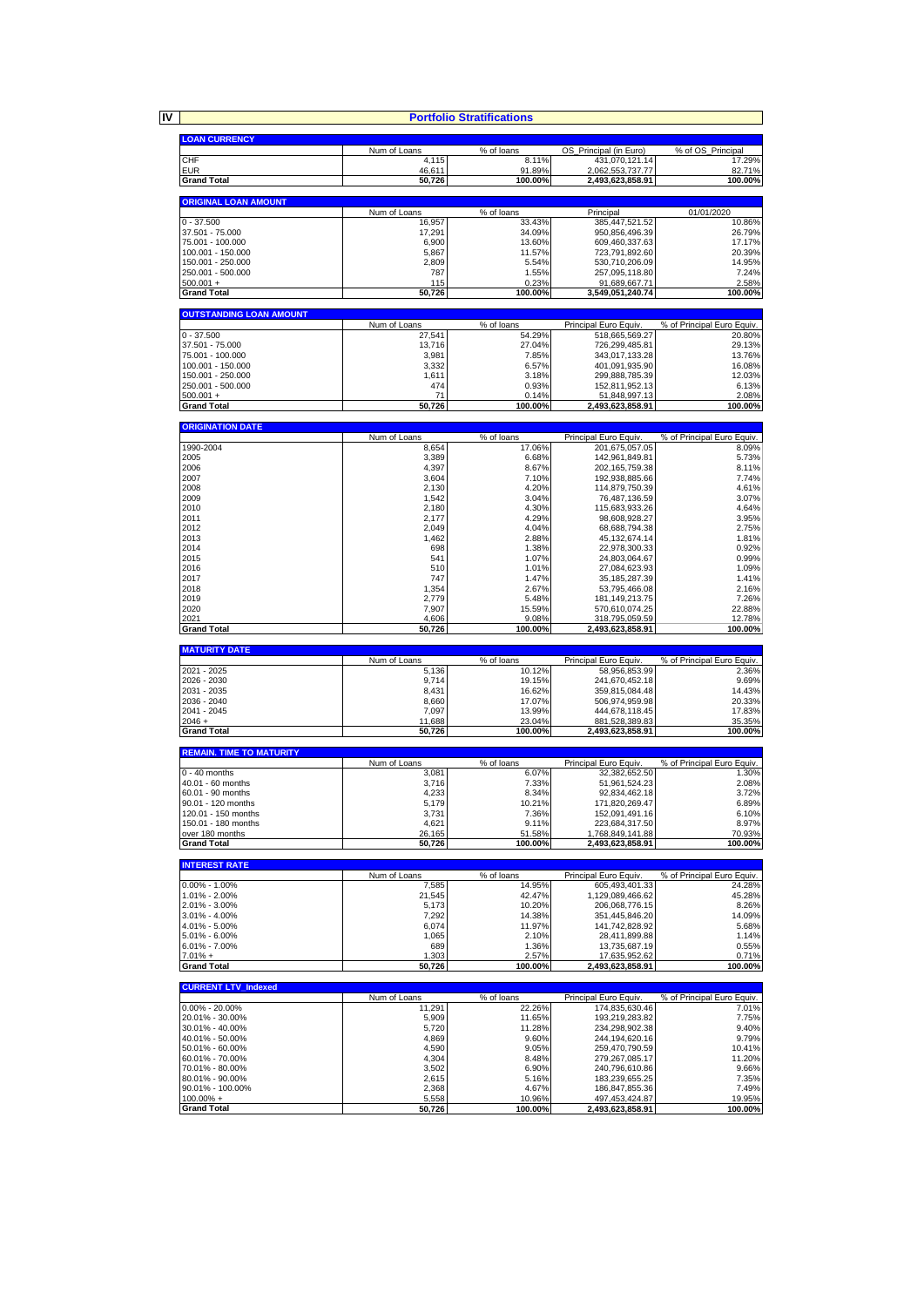| <b>CURRENT LTV_Unindexed</b>        |                  |                          |                                      |                            |
|-------------------------------------|------------------|--------------------------|--------------------------------------|----------------------------|
|                                     | Num of Loans     | % of loans               | Principal Euro Equiv.                | % of Principal Euro Equiv. |
| $0.00\% - 20.00\%$                  | 14.447           | 28.48%                   | 270,447,911.79                       | 10.85%                     |
| 20.01% - 30.00%                     | 7,335            | 14.46%                   | 280,819,195.53                       | 11.26%                     |
| 30.01% - 40.00%                     | 6,856            | 13.52%                   | 332,653,082.97                       | 13.34%                     |
| 40.01% - 50.00%                     | 6,000            | 11.83%                   | 350,665,089.79                       | 14.06%                     |
| 50.01% - 60.00%                     | 5,202            | 10.26%                   | 347,753,622.38                       | 13.95%                     |
| 60.01% - 70.00%                     | 4,856            | 9.57%                    | 364.301.677.92                       | 14.61%                     |
| 70.01% - 80.00%                     | 3,683            | 7.26%                    | 299,827,101.04                       | 12.02%                     |
| 80.01% - 90.00%                     | 1,340            | 2.64%                    | 132,253,813.75                       | 5.30%                      |
| 90.01% - 100.00%                    | 523              | 1.03%                    | 58.233.170.59                        | 2.34%                      |
| $100.00\% +$                        | 484              | 0.95%                    | 56,669,193.17                        | 2.27%                      |
| <b>Grand Total</b>                  | 50,726           | 100.00%                  | 2,493,623,858.91                     | 100.00%                    |
|                                     |                  |                          |                                      |                            |
| <b>ORIGINAL LTV</b>                 |                  |                          |                                      |                            |
|                                     | Num of Loans     | % of loans               | Principal Euro Equiv.                | % of Principal Euro Equiv. |
| $0.00\% - 20.00\%$                  | 4,675            | 9.22%                    | 91,902,516.79                        | 3.69%                      |
| 20.01% - 30.00%                     | 5,388            | 10.62%                   | 154,522,885.91                       | 6.20%                      |
| 30.01% - 40.00%                     | 6,437            | 12.69%                   | 241,889,621.11                       | 9.70%                      |
| 40.01% - 50.00%                     | 7,090            | 13.98%                   | 322,407,347.32                       | 12.93%                     |
| 50.01% - 60.00%                     | 6,896            | 13.59%                   | 364, 132, 328. 46                    | 14.60%                     |
| 60.01% - 70.00%                     | 6,358            | 12.53%                   | 370,674,563.46                       | 14.86%                     |
| 70.01% - 80.00%                     | 6,664            | 13.14%                   | 427,064,626.92                       | 17.13%                     |
| 80.01% - 90.00%                     | 3,571            | 7.04%                    | 250,595,744.35                       | 10.05%                     |
| 90.01% - 100.00%                    | 2,185            | 4.31%                    | 174,980,782.44                       | 7.02%                      |
| $100.00\% +$                        | 1,462            | 2.88%                    | 95,453,442.16                        | 3.83%                      |
| <b>Grand Total</b>                  | 50,726           | 100.00%                  | 2,493,623,858.91                     | 100.00%                    |
| <b>LOCATION OF PROPERTY</b>         |                  |                          |                                      |                            |
|                                     | Num of Loans     | % of loans               | Principal Euro Equiv                 | % of Principal Euro Equiv. |
| Attica                              | 22,082           | 43.53%                   | 1,282,120,396.43                     | 51.42%                     |
| Thessaloniki                        | 7,063            | 13.92%                   | 342,296,524.80                       | 13.73%                     |
| Macedonia                           | 5,281            | 10.41%                   | 190,309,160.64                       | 7.63%                      |
| Peloponnese                         | 3,678            | 7.25%                    | 151,705,948.87                       | 6.08%                      |
| Thessaly                            | 3,267            | 6.44%                    | 120,286,857.68                       | 4.82%                      |
| Sterea Ellada                       | 2,716            | 5.35%                    | 104,281,064.01                       | 4.18%                      |
| Creta Island                        | 1,879            | 3.70%                    | 89,162,986.82                        | 3.58%                      |
| Ionian Islands                      | 769              | 1.52%                    | 36,178,602.83                        | 1.45%                      |
| Thrace                              | 1,183            | 2.33%                    | 45,068,272.13                        | 1.81%                      |
| Epirus                              | 1,313            | 2.59%                    | 46,411,519.41                        | 1.86%                      |
| Aegean Islands                      | 1,495            | 2.95%                    | 85,802,525.31                        | 3.44%                      |
| <b>Grand Total</b>                  | 50,726           | 100.00%                  | 2,493,623,858.91                     | 100.00%                    |
|                                     |                  |                          |                                      |                            |
| <b>SEASONING</b>                    |                  |                          |                                      |                            |
|                                     | Num of Loans     | % of loans               | Principal Euro Equiv.                | % of Principal Euro Equiv. |
| $0 - 12$                            | 9,505            | 18.74%                   | 664,836,229.93                       | 26.66%                     |
| $12 - 24$                           | 4,392            | 8.66%                    | 335,379,292.16                       | 13.45%                     |
| $24 - 36$<br>$36 - 60$              | 1,770            | 3.49%                    | 83,401,234.14                        | 3.34%                      |
| $60 - 96$                           | 1,831            | 3.61%                    | 82,074,489.45                        | 3.29%                      |
|                                     | 1,841            | 3.63%                    | 74,937,683.16                        | 3.01%                      |
| over 96<br><b>Grand Total</b>       | 31,387<br>50,726 | 61.88%<br>100.00%        | 1,252,994,930.07<br>2,493,623,858.91 | 50.25%<br>100.00%          |
|                                     |                  |                          |                                      |                            |
| <b>LEGAL LOAN TERM</b>              |                  |                          |                                      |                            |
|                                     | Num of Loans     | % of loans               | Principal Euro Equiv.                | % of Principal Euro Equiv. |
| $0 - 5$ years                       | 42               | 0.08%                    | 589,265.53                           | 0.02%                      |
| 5 - 10 years                        | 1,500            | 2.96%                    | 33,435,390.35                        | 1.34%                      |
| 10 - 15 years                       | 4,696            | 9.26%                    | 139, 150, 283. 24                    | 5.58%                      |
| 15 - 20 years                       | 8,403            | 16.57%                   | 310,599,865.05                       | 12.46%                     |
| 20 - 25 years                       | 9,283            | 18.30%                   | 441,474,570.79                       | 17.70%                     |
| 25 - 30 years                       | 14,175           | 27.94%                   | 716,479,855.04                       | 28.73%                     |
| 30 - 35 years                       | 7,399            | 14.59%                   | 546,051,840.19                       | 21.90%                     |
| 35 years +                          | 5,228            | 10.31%                   | 305,842,788.73                       | 12.26%                     |
| <b>Grand Total</b>                  | 50.726           | 100.00%                  | 2,493,623,858.91                     | 100.00%                    |
| <b>REAL ESTATE TYPE</b>             |                  |                          |                                      |                            |
|                                     | Num of Loans     | % of loans               | Principal Euro Equiv.                | % of Principal Euro Equiv. |
| Flats                               | 37,392           | 73.71%                   | 1,742,114,094.03                     | 69.86%                     |
| Houses                              | 13,334           | 26.29%                   | 751,509,764.89                       | 30.14%                     |
| <b>Grand Total</b>                  | 50,726           | 100.00%                  | 2,493,623,858.91                     | 100.00%                    |
| <b>LOAN PURPOSE</b>                 |                  |                          |                                      |                            |
|                                     | Num of Loans     | % of loans               | Principal Euro Equiv.                | % of Principal Euro Equiv. |
| Construction                        | 9,817            | 19.35%                   | 480,491,873.11                       | 19.27%                     |
| Purchase                            | 23,528           | 46.38%                   | 1,324,798,889.17                     | 53.13%                     |
| Repair                              | 9,987            | 19.69%                   | 454,208,482.58                       | 18.21%                     |
| Construction (re-mortgage)          | 156              | 0.31%                    | 10,375,386.66                        | 0.42%                      |
| Purchase (re-mortgage)              | 632              | 1.25%                    | 40,030,020.68                        | 1.61%                      |
| Repair (re-mortgage)                | 450              | 0.89%                    | 27,530,207.07                        | 1.10%                      |
| <b>Equity Release</b>               | 6,156            | 12.14%                   | 156,188,999.65                       | 6.26%                      |
| <b>Grand Total</b>                  | 50,726           | 100.00%                  | 2,493,623,858.91                     | 100.00%                    |
| <b>INTEREST PAYMENT FREQUENCY</b>   |                  |                          |                                      |                            |
|                                     | Num of Loans     | $\overline{\%}$ of loans | Principal Euro Equiv.                | % of Principal Euro Equiv. |
| FA                                  | 49,204           | 97.00%                   | 2,449,066,092.50                     | 98.21%                     |
| Balloon                             | 1,522            | 3.00%                    | 44,557,766.42                        | 1.79%                      |
| <b>Grand Total</b>                  | 50,726           | 100.00%                  | 2,493,623,858.91                     | 100.00%                    |
|                                     |                  |                          |                                      |                            |
| <b>INTEREST RATE TYPE</b>           | Num of Loans     | % of loans               | Principal Euro Equiv.                | % of Principal Euro Equiv. |
| Floating                            | 46,743           | 92.15%                   | 2,308,486,623.04                     | 92.58%                     |
| <b>Fixed Converting to Floating</b> | 3,886            | 7.66%                    | 183,548,705.10                       | 7.36%                      |
| <b>Fixed to Maturity</b>            | 97               | 0.19%                    | 1,588,530.77                         | 0.06%                      |
| <b>Grand Total</b>                  | 50,726           | 100.00%                  | 2,493,623,858.92                     | 100.00%                    |

Fixed rate assets *7.42%* Asset WAL (in years) *8.32*